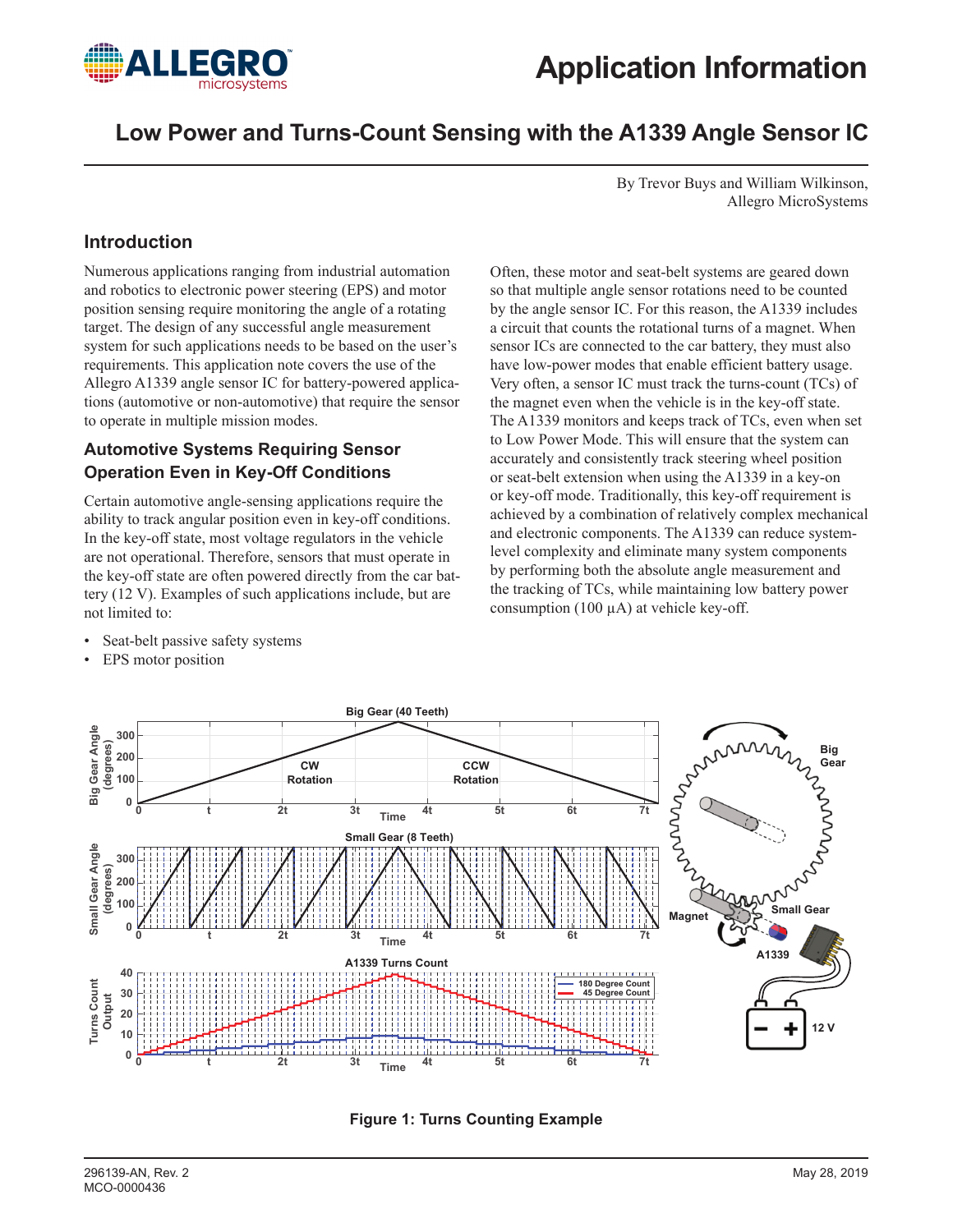## **Overview of A1339**

The A1339 is Allegro's fastest 360° angle sensor IC and provides contactless high-resolution angular position information based on magnetic Circular Vertical Hall (CVH) technology. It has a system-on-chip (SoC) architecture that includes a CVH front end, digital signal processing, SPI, ABI/UVW, and PWM outputs. It also includes on-chip EEPROM technology for flexible end-ofline programming of calibration parameters. The A1339 is ideal for automotive applications requiring  $0^{\circ}$  to 360 $^{\circ}$  angle measurements, such as electronic power steering (EPS), rotary shifters (PRNDLs), seat-belt tensioners, and throttle systems.

The A1339 angle sensor IC device is designed to support a wide variety of applications and has multiple operating modes, organized by output format or by power consumption.

Via the SPI or Manchester interface, the A1339 has the ability to report either the direct angle output (12/15-bit digital angle output reported over the selected output interface) or a Turns Count (TC) output, which is a quantized tracking count of the number of turns made by the magnetic target in either the clockwise or counter-clockwise direction.

Delineated by power consumption, the A1339 features a Normal Power Mode, a Low Power Mode, and an ultralow power Transport Mode.

The A1339 was designed for battery-powered applications where the task of tracking the target's rotation can be delineated into one of two mission modes. The first mission mode can be described as an angle tracking mode, where the sensor IC tracks the output at full bandwidth and provides its measure of the angular output at full resolution (this is Normal Power Mode on the A1339).

The second mission mode (Low Power Mode) can be considered as a turns-tracking mode. In this mode, the sensor IC does not need to track the angle at full resolution—it is sufficient to track the Turns Count value of the target. The size of one turns-count unit can be preselected via EEPROM setting in the A1339 to be either 180 or 45 degrees. The A1339 tracks –2048/+2047 turns or  $-512/+511$  when defining a turn as either  $45^{\circ}$  or  $180^{\circ}$  respectively.

The turns count value is stored in a primary serial register which can be read at any time via SPI or Manchester protocol (outside of LPM). The value is stored as a 12-bit 2's complement signed value.

# **Normal Power Mode**

In Normal Power Mode, the IC draws maximum current (nominally 12 mA—see Normal Mode Supply Current specification in the A1339 datasheet for more details) to operate its full feature set, and updates the angle output register at the fastest rate as selected by the internal averaging setting (ORATE) (see the A1339 datasheet for more details).

## **Low Power Mode**

In Low Power Mode (LPM), the IC does not provide angle readings over the SPI, PWM, UVW/ABI, or Manchester interfaces, the majority of the analog and digital circuitry are powered down, and the sensor IC periodically cycles between two different states. Most of the time, the sensor IC is held in a lower power quiescent current "sleep" state  $(I_{CC} < 100 \mu A)$ . In this state, power is removed from the analog transducer and no angle measurements take place.

Periodically, the sensor IC will enter an "awake" state to monitor the magnet position via a reduced power signal path and update the turns count ( $I_{CC} \approx 7$  mA). The sleep-time of the Low Power Mode operation can be adjusted by the user based on the application, by programming on-chip EEPROM memory. [Figure 2](#page-2-0) shows average  $I_{CC}$  in  $\mu A$  versus the programmable sleep-time  $(t_{SLEEP})$ .

The SPI inputs pins (MOSI, SCLK, CS) are used as the primary arbiter of LPM. When all three pins are brought low for at least 60 µs, the sensor IC will enter Low Power Mode ("awake" state). The ABI and PWM pins are tristated and a majority of the digital and analog circuitry is powered down. If conditions [BT1] are met, the sensor IC will enter the "sleep" state and periodically cycle between the "sleep" and "awake" states to monitor the position of the magnet and update turns tracking.

The WAKE pin is used to externally force the "awake" [BT2] state. When the WAKE pin is brought above a programmable threshold, the sensor IC will enter its turns tracking "awake" state and monitor position. Likewise, if an excessive RPM is observed, the sensor IC will enter its "awake" state to prevent missed magnetic rotations.

# **Transport Mode**

Certain battery-powered applications require especially low power consumption from the IC during long-term storage and/or transportation (for example, when a new car is being transported from the assembly line to the dealer). To meet this need, the A1339 features an ultralow power mode called Transport Mode. Transport Mode is used to put the A1339 into a deep-sleep state for ultralow power consumption. When in this mode, the sensor IC does not track angle or turns counts. Typically, the IC consumes 60 μA of current per die when in Transport Mode.

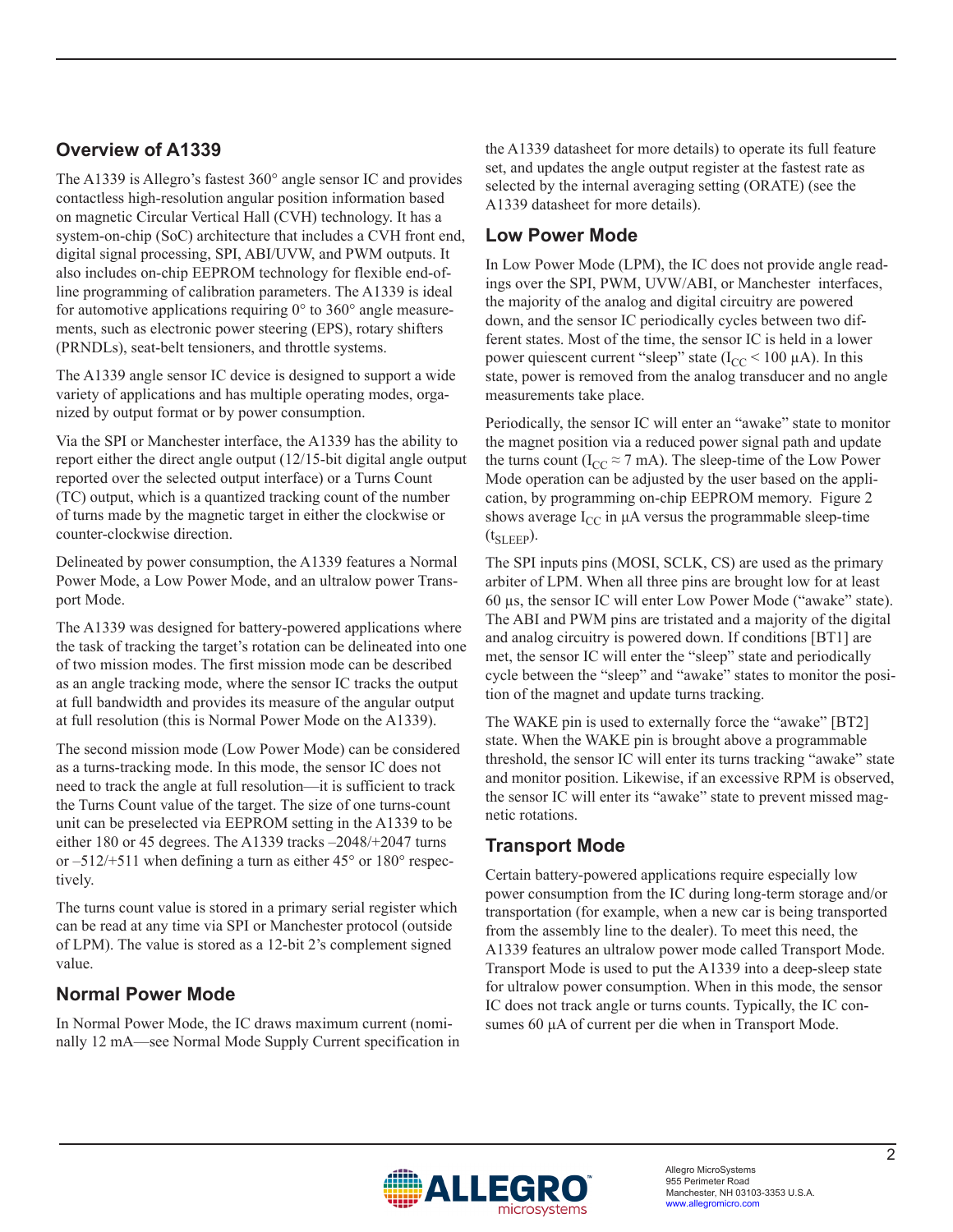

Average I<sub>cc</sub> vs. Low Power Mode Sleep Time

<span id="page-2-0"></span>**Figure 2: A1339 Average I<sub>CC</sub> versus t<sub>SLEEP</sub>** 

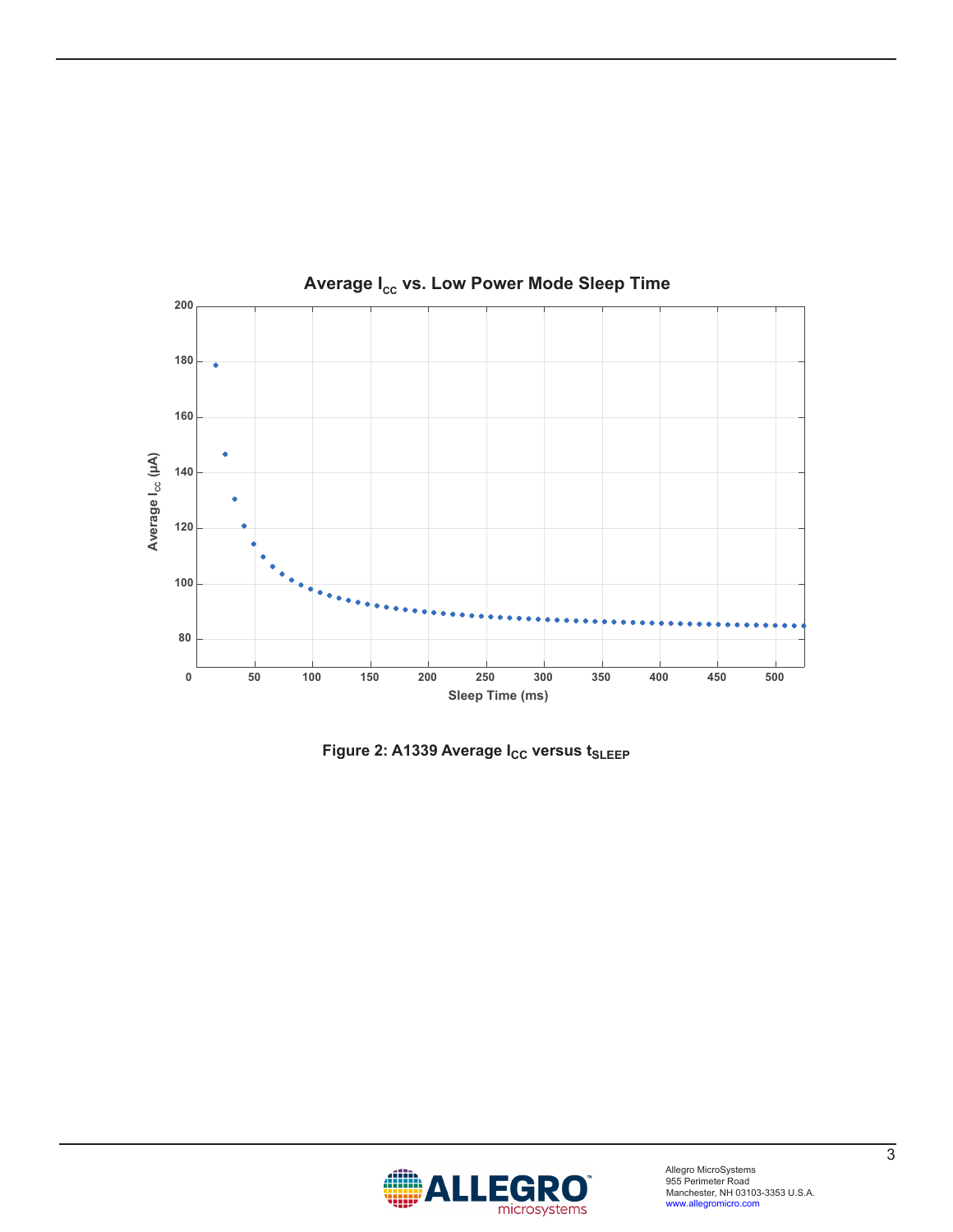### **WAKE Pin**

The A1339 offers a WAKE input pin. This pin is intended to wake up the device from Low Power Mode sleep state. This WAKE pin can be used in special cases where the motor acceleration is too high, and the system cannot afford to wait for the entire Low Power Sleep time to expire. When the voltage threshold on the WAKE pin exceeds  $V_{\text{WAKE(HI)}}$ , the IC will wake up from its sleep state and begin to track turns continuously. This pin is usually connected to a filtered version of the back-EMF voltage signal from the motor being used. This allows fast feedback from the motor to the Turns-Count circuit, in the case of high acceleration events. A symbolic waveform representation of the back EMF for a Star 3-phase motor, as well as a sample filtering circuit, are shown below.

The A1339 will leave awake state from its sleep state when the WAKE pin voltage rises above  $V_{\text{WAKE(HI)}}$  and return once the voltage drops below V<sub>WAKE(LOW)</sub>.



Back-EMF Frequency and Amplitude *α* motor RPM. (Motor BEMF frequency and amplitude are both proportional to motor RPM.)

#### **Figure 3: Back EMF of Star, 3-Phase Motor**

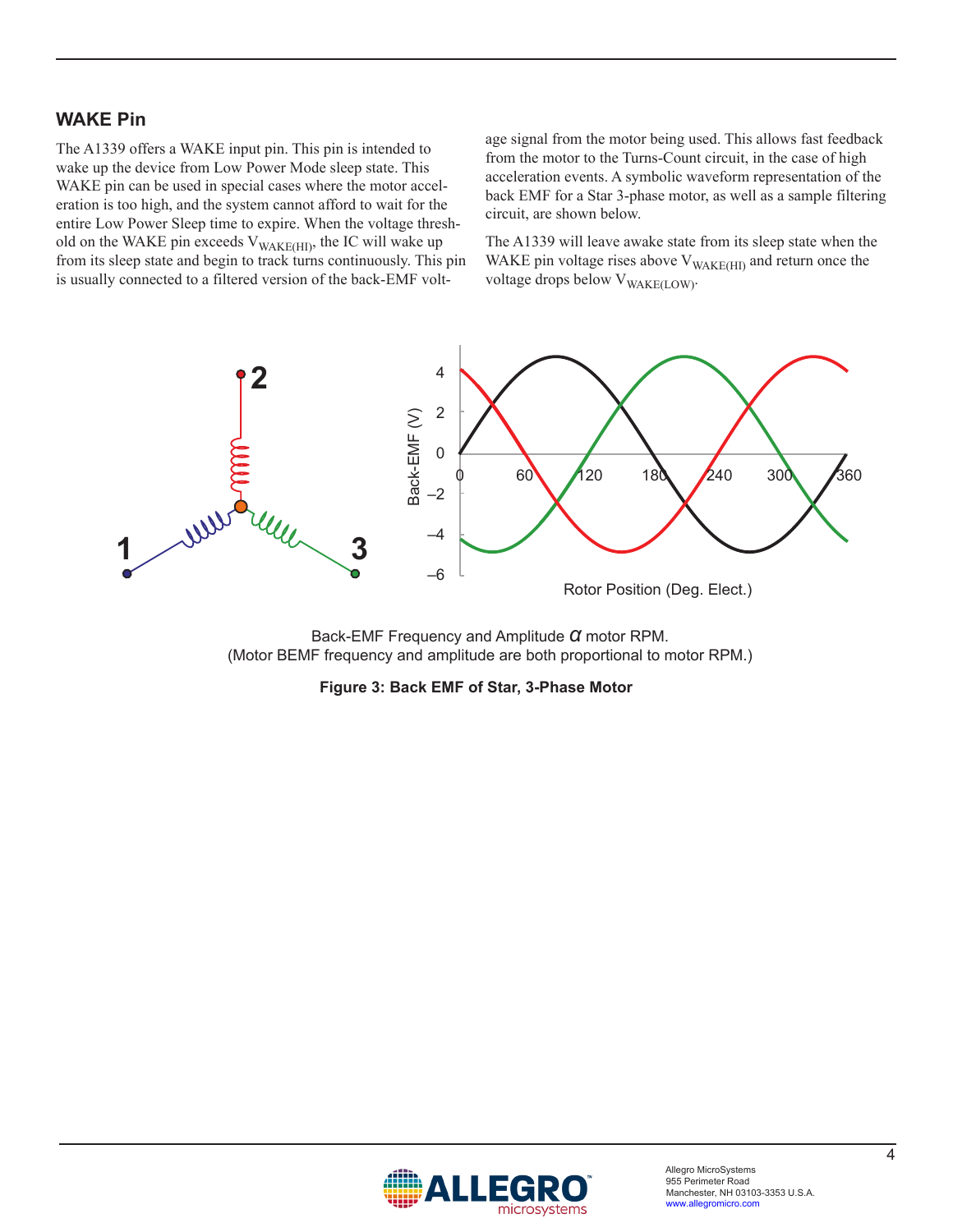

This rectified voltage is based on simulating BEMF signals for a motor running at ~100 RPM.



### **SETTING THE WAKE PIN THRESHOLD**

The WAKE pin high threshold level, as well as the hysteresis between the Low and High values, are programmable via EEPROM. This allows the entrance and exit of LPM sleep to coincide with a specific RPM value, across a range of motor designs and rectification circuit implementations. The values are

controlled through two EEPROM fields, the "wp\_thres" which adjusts the threshold value of the  $V_{\rm WAKE(HI)}$  and "wp\_hys" which controls the hysteresis between  $V_{\text{WAKE(HI)}}$  and  $V_{\text{WAKE(LOW)}}$ .

When combined the hysteresis and threshold EEPROM fields allow the configurations shown in [Table 1](#page-4-0) to be selected.

#### <span id="page-4-0"></span>**Table 1: WAKE pin threshold and hysteresis control bits**

| <b>Field Name</b> | <b>EEPROM (Shadow)</b><br>Location | <b>Size</b><br>(bits) | <b>Default</b>   | <b>Function</b>                                                                                                        |
|-------------------|------------------------------------|-----------------------|------------------|------------------------------------------------------------------------------------------------------------------------|
| wp hyst           | 0x1B(0x5B)[9:8]                    |                       | 01 <sub>2</sub>  | Selects voltage difference between V <sub>WAKE(HI)</sub> and<br>$V_{\text{WAKE(LOW)}}$ . 50, 150, 300, 400 mV options. |
| wp thres          | 0x1B(0x5B)[7:4]                    |                       | 000 <sub>2</sub> | Selects $V_{\text{WAKE(HI)}}$ threshold.                                                                               |

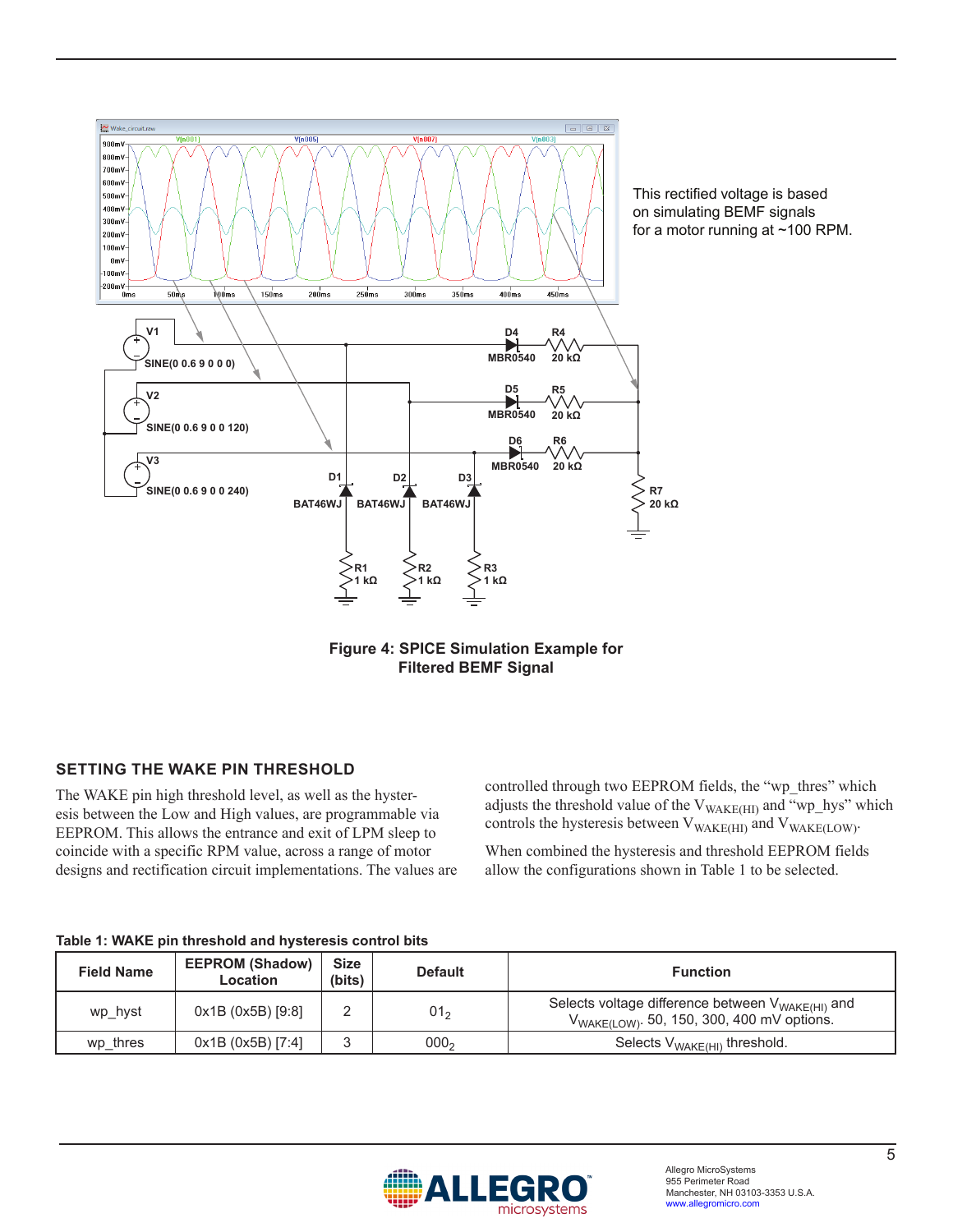|  |  |  |  | Table 2: WAKE Pin Threshold Settings |  |
|--|--|--|--|--------------------------------------|--|
|--|--|--|--|--------------------------------------|--|

| <b>Wake Threshold</b> |              |                  | <b>Wake Hysteresis</b> | Threshold (rising) | <b>Hysteresis Voltage</b> | <b>Threshold</b> |                   |
|-----------------------|--------------|------------------|------------------------|--------------------|---------------------------|------------------|-------------------|
| Bit <sub>2</sub>      | Bit1         | Bit0             | Bit1                   | Bit <sub>0</sub>   | (mV)                      | (mV)             | (falling)<br>(mV) |
| $\mathbf 0$           | $\mathsf 0$  | $\mathbf 0$      | $\mathsf 0$            | $\mathbf 0$        | 300                       | 50               | 250               |
| $\mathsf 0$           | $\mathbf 0$  | $\mathbf 0$      | $\mathsf 0$            | $\mathbf{1}$       | 300                       | 150              | 150               |
| 0                     | $\mathbf 0$  | $\mathbf 0$      | $\mathbf{1}$           | 0                  | 300                       | 300              | 100               |
| $\mathsf 0$           | $\mathbf 0$  | $\boldsymbol{0}$ | $\mathbf{1}$           | $\mathbf{1}$       | 300                       | 400              | 100               |
| 0                     | $\mathbf 0$  | $\mathbf{1}$     | 0                      | $\mathbf 0$        | 350                       | 50               | 300               |
| 0                     | $\mathbf 0$  | $\mathbf{1}$     | 0                      | 1                  | 350                       | 150              | 200               |
| $\mathsf 0$           | $\mathbf 0$  | 1                | $\mathbf{1}$           | $\mathsf 0$        | 350                       | 300              | 100               |
| $\mathsf{O}\xspace$   | $\mathbf 0$  | $\mathbf{1}$     | $\mathbf{1}$           | $\mathbf{1}$       | 350                       | 400              | 100               |
| 0                     | 1            | $\mathbf 0$      | 0                      | 0                  | 400                       | 50               | 350               |
| $\mathsf 0$           | $\mathbf 1$  | $\mathbf 0$      | 0                      | $\mathbf{1}$       | 400                       | 150              | 250               |
| 0                     | $\mathbf{1}$ | $\mathbf 0$      | 1                      | 0                  | 400                       | 300              | 100               |
| 0                     | $\mathbf{1}$ | $\pmb{0}$        | 1                      | 1                  | 400                       | 400              | 100               |
| 0                     | $\mathbf{1}$ | $\mathbf{1}$     | 0                      | $\mathbf 0$        | 450                       | 50               | 400               |
| $\mathsf{O}\xspace$   | $\mathbf{1}$ | 1                | $\mathsf 0$            | 1                  | 450                       | 150              | 300               |
| 0                     | $\mathbf{1}$ | $\mathbf{1}$     | 1                      | 0                  | 450                       | 300              | 150               |
| 0                     | $\mathbf{1}$ | $\mathbf{1}$     | 1                      | 1                  | 450                       | 400              | 100               |
| 1                     | $\mathbf 0$  | $\mathbf 0$      | $\mathsf 0$            | 0                  | 500                       | 50               | 450               |
| $\mathbf{1}$          | $\mathbf 0$  | $\mathbf 0$      | $\mathsf 0$            | $\mathbf{1}$       | 500                       | 150              | 350               |
| 1                     | $\mathbf 0$  | 0                | $\mathbf{1}$           | 0                  | 500                       | 300              | 200               |
| 1                     | $\mathbf 0$  | $\mathbf 0$      | 1                      | 1                  | 500                       | 400              | 100               |
| $\mathbf{1}$          | $\mathbf 0$  | $\mathbf{1}$     | $\mathsf 0$            | $\mathbf 0$        | 550                       | 50               | 500               |
| $\mathbf{1}$          | $\mathbf 0$  | $\mathbf{1}$     | 0                      | $\mathbf{1}$       | 550                       | 150              | 400               |
| $\mathbf 1$           | $\mathbf 0$  | $\mathbf{1}$     | 1                      | 0                  | 550                       | 300              | 250               |
| $\mathbf{1}$          | $\mathbf 0$  | $\mathbf{1}$     | 1                      | 1                  | 550                       | 400              | 150               |
| $\mathbf 1$           | $\mathbf{1}$ | 0                | $\mathsf 0$            | 0                  | 600                       | 50               | 550               |
| 1                     | $\mathbf{1}$ | $\mathbf 0$      | $\mathsf 0$            | $\mathbf{1}$       | 600                       | 150              | 450               |
| 1                     | $\mathbf{1}$ | $\mathbf 0$      | $\mathbf{1}$           | 0                  | 600                       | 300              | 300               |
| $\mathbf{1}$          | $\mathbf{1}$ | $\mathbf 0$      | $\mathbf{1}$           | 1                  | 600                       | 400              | 200               |
| $\mathbf{1}$          | $\mathbf{1}$ | $\mathbf{1}$     | $\mathsf 0$            | 0                  | 650                       | 50               | 600               |
| $\mathbf 1$           | $\mathbf 1$  | 1                | $\mathsf 0$            | 1                  | 650                       | 150              | 500               |
| 1                     | $\mathbf 1$  | $\mathbf{1}$     | 1                      | 0                  | 650                       | 300              | 350               |
| $\mathbf 1$           | $\mathbf 1$  | $\mathbf{1}$     | $\mathbf{1}$           | $\mathbf{1}$       | 650                       | 400              | 250               |

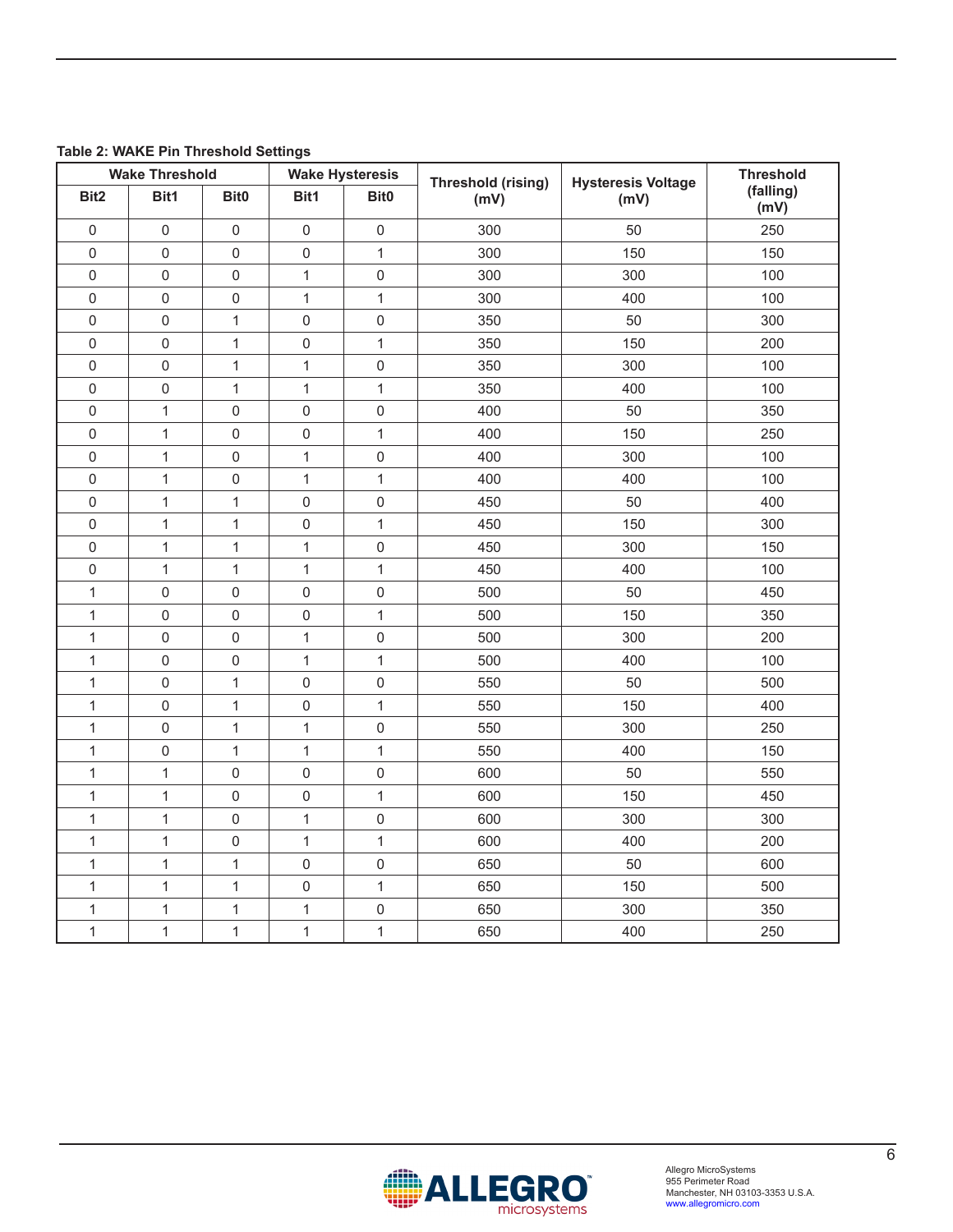# **Transitioning Between Modes**

The A1339 is designed so that it can transition between Normal Power Mode (NPM), Low Power Mode (LPM), and Transport Mode (TM) based on various system parameters. Similarly, the sensor IC will transition between the two different operating states of LPM based on magnetic rotation rate, or exceeding the WAKE pin threshold ( $V_{\text{WAKE(HI)}}$ ). This ensures that valuable TC information is not lost due to the target rotating too quickly while the sensor IC is in Low Power Mode.

To better understand this, consider a few scenarios based on the state diagram shown in [Figure 5](#page-6-0), as well as the information shown in [Table 3](#page-6-1). Assume that the sensor IC is powered up and in NPM. It would therefore be able to provide all the functionality as described under NPM in [Table 3.](#page-6-1) Now, if the controller

decided to save power and enter LPM, then it would have to satisfy the conditions outlined in branch A of [Figure 5.](#page-6-0)

The sensor IC first enters LPM in the awake state, if the conditions outlined in branch B are met, then the sensor IC will enter its sleep state and automatically alternate between awake and sleep based on the programmed t<sub>SLEEP</sub>. Conversely, the sensor IC can be externally forced to its awake state by meeting the prerequisites of branch C.

At any time during LPM (in awake or sleep state), NPM may be reentered by bringing any of the SPI input lines above  $V_{II}$ .

In a similar manner, the system can navigate between NPM, LPM, and TM, by meeting the appropriate conditions as specified by branches A, B, C, D, or E of the state diagram.



<span id="page-6-0"></span>**Figure 5: Operating Mode State Diagram**

<span id="page-6-1"></span>

|                                      | <b>Normal Power Mode</b><br>(NPM)                                                                                        | <b>Low Power Mode</b><br>(LPM)                                                                                                                             | <b>Transport Mode</b><br>(TPM)                                     |  |
|--------------------------------------|--------------------------------------------------------------------------------------------------------------------------|------------------------------------------------------------------------------------------------------------------------------------------------------------|--------------------------------------------------------------------|--|
|                                      | Available Communication<br>Protocols:                                                                                    | Available Communication<br>Protocols:                                                                                                                      | Available Communication<br>Protocols:                              |  |
| <b>Angle Sensor</b>                  | SPI 4-wire<br>$\bullet$<br><b>PWM</b><br>$\bullet$<br><b>ABI/UVW</b><br>$\bullet$<br><b>Manchester Code</b><br>$\bullet$ | <b>Not Applicable</b><br>٠                                                                                                                                 | <b>Not Applicable</b><br>٠                                         |  |
| <b>Functionality</b>                 | Available Angle Output Data:<br>12-bit absolute angle<br>$\bullet$<br>value<br><b>Turns-Count (TC)</b><br>$\bullet$      | Available Angle Output Data:<br>Turns-Count (TC)*<br>٠<br><i>*TC</i> values are <i>tracked</i> in LPM,<br>but available for read-only upon<br>exiting LPM. | Available Angle Output Data:<br><b>Not Applicable</b><br>$\bullet$ |  |
| <b>Current</b><br><b>Consumption</b> | 14 mA nominal per die                                                                                                    | 100 µA nominal per die*<br>$*_{\mathrm{L}\mathrm{C}}$ varies based on program-<br>mable sleep time.                                                        | $\approx$ 60 µA nominal per die                                    |  |

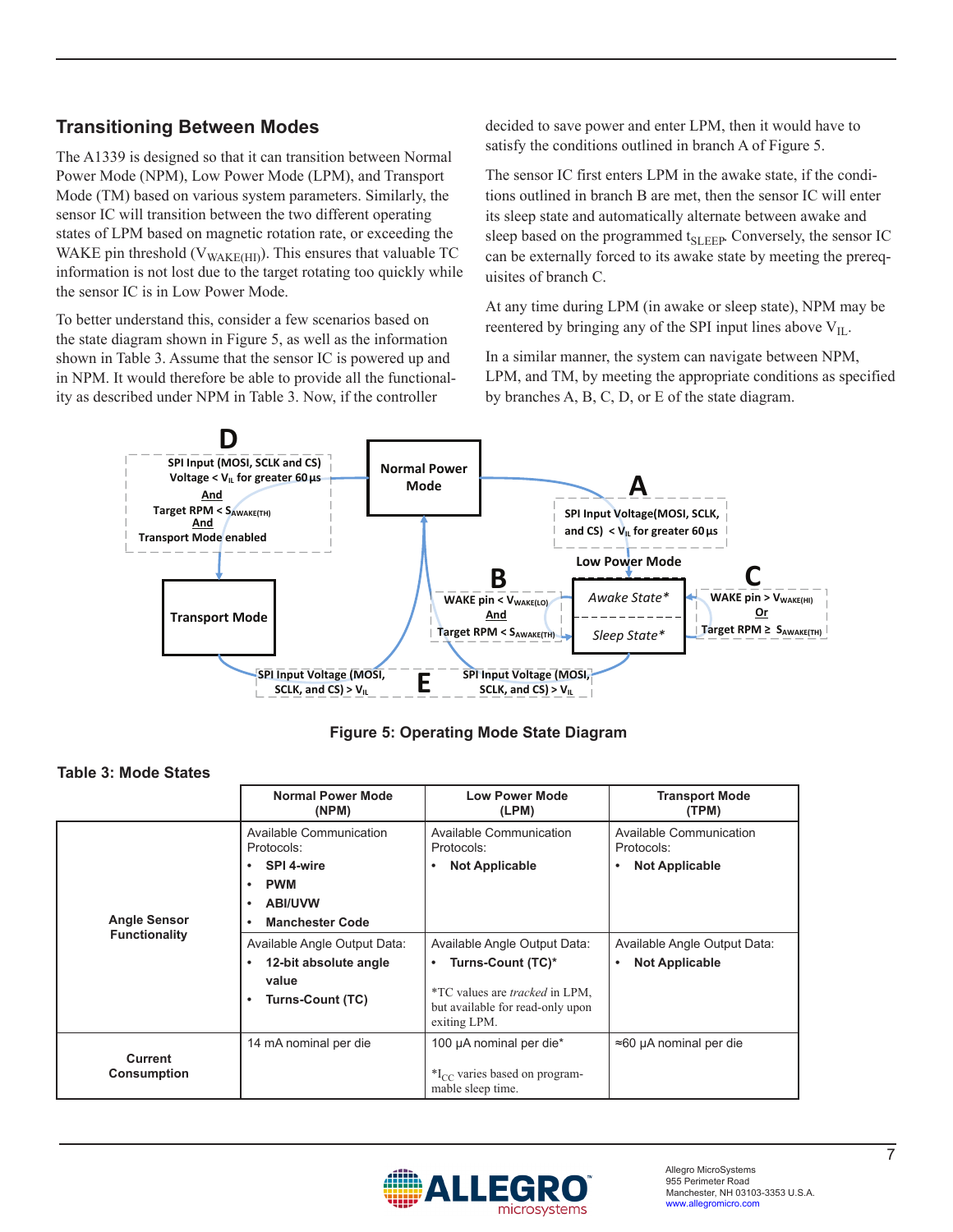# **Enabling Transport Mode**

Transport Mode is similar to LPM but without a periodic wake-up to track turns. This allows the sensor IC to remain connected to a live voltage source while consuming the least possible current.

Transport Mode must be enabled prior to bringing the SPI lines

#### **Table 4: A1339 Control Serial Register**

low. This is accomplished by writing a 6 to the "special" operation field within the CTRL serial register (0x1E).

Once enabled, the next time the sensor IC detects a LPM request (indicated by the SPI lines being brought low), it will enter Transport Mode.

| Address | Addressed Byte (MSB) |         |    |    |     |     |     | Addressed Byte (LSB) |  |  |  |      |  | <b>LSB Address</b> |  |  |  |  |
|---------|----------------------|---------|----|----|-----|-----|-----|----------------------|--|--|--|------|--|--------------------|--|--|--|--|
| (0x00)  | Svmbol               | 15      | 14 | ∪ו | ╺   |     | 10  |                      |  |  |  |      |  |                    |  |  |  |  |
| 0x1E    | ctr                  | special |    |    | cls | slw | cle | initiate_special     |  |  |  | 0x1F |  |                    |  |  |  |  |

## **User-Programmable Features for Low Power Mode and Turns Counting**

The A1339 allows significant programmability of its LPM functionality, such as the size of a turn, the sleep time during LPM, and maximum angle delta between turns. The EEPROM fields controlling this are shown in Table 5.

The "lpm\_wake\_threshold" specifies the maximum angle delta between "wake" states. In conjunction with "lpm\_cycle\_time",

these fields specify a maximum RPM for which the sensor IC will enter its "sleep" state  $(S_{AWAKE(TH)})$ . By default this is set to ≈100 RPM.

 $S_{\text{AWAKE(TH)}} = \frac{P_{\text{H}} - \text{Value\_in 0}}{Ipm\_cycle\_time}$  $\frac{d}{d}$   $\mu_{\text{MKE(TH)}} = \frac{lpm\_wake\_threshold}{lmm\_cycle\_time}$ 

If the measured RPM exceeds this value, the A1339 will not reenter its "sleep" state and will instead continuously monitor turns, until the RPM drops below the threshold with default values.

| <b>Field</b>       | <b>EEPROM Address [bits]</b><br>(Shadow) | <b>Default</b>                      | Value    | <b>Function</b>                                                                                                                                                               |
|--------------------|------------------------------------------|-------------------------------------|----------|-------------------------------------------------------------------------------------------------------------------------------------------------------------------------------|
| t45                | 0x1D (0x5D) [23]                         |                                     | $\Omega$ | Turns are incremented/decremented every<br>180 degrees                                                                                                                        |
|                    |                                          | (1)                                 |          | Turns are incremented/decremented every<br>45 degrees                                                                                                                         |
| tpmd               | 0x1D (0x5D) [21]                         | $\Omega$                            | $\Omega$ | Allows Transport Mode to be used (still must be<br>envoked via the CTRL register)                                                                                             |
|                    |                                          |                                     |          | Disables Transport Mode                                                                                                                                                       |
|                    |                                          | $\Omega$                            | $\Omega$ | Enables LPM                                                                                                                                                                   |
| Ipmd               | 0x1D (0x5D) [20]                         |                                     |          | Disables LPM                                                                                                                                                                  |
| Ipm cycle time     | 0x1D (0x5D) [17:12]                      | $(001011)_{2}$<br>$(11)_{10}$       |          | Low power cycle (sleep) time in 8.192 ms<br>increments. Follows the equation $[(n+1) \times 8 \text{ ms}]$ .<br>Default is 98.3 ms.                                           |
| Ipm wake threshold | 0x1D(0x5D)[10:0]                         | $(01010011111)_{2}$<br>$(671)_{10}$ |          | Angle difference equating to wake velocity<br>threshold. Also used in Normal Power Mode to<br>decide entry to LPM. 12-bit angle resolution.<br>0-180 degrees. Default of 59°. |

#### **Table 5: User-Programmable Features for Low Power Mode and Turns Counting**

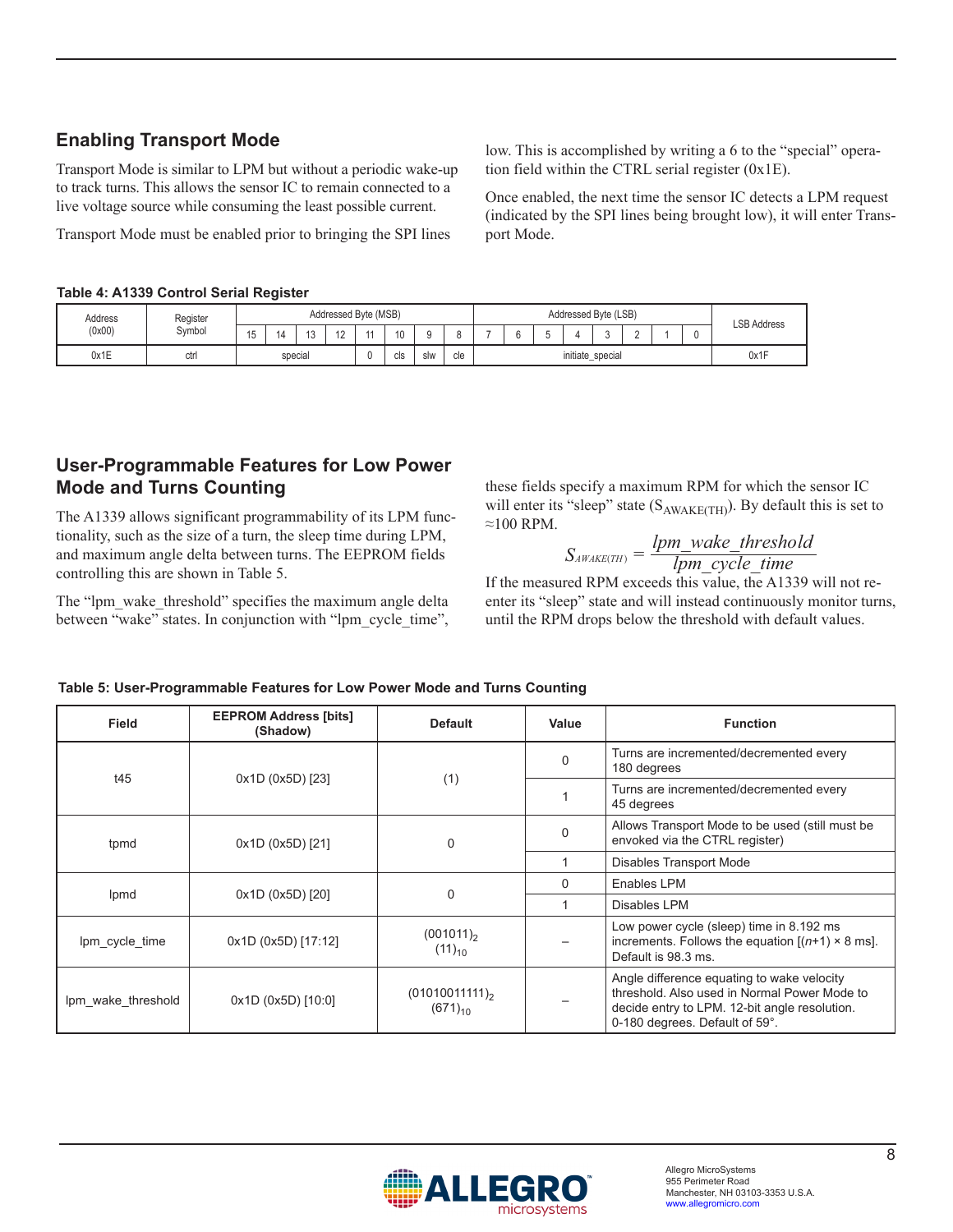### **Maximum RPM for a Given Sleep Time**

In LPM, the A1339 periodically exits sleep mode to monitor the magnetic positon and update the turns count. This sleep period determines the final LPM current consumption, as well as the maximum RPM for which turns can be safely tracked.

Determining the angular distance traveled by a magnet while the sensor IC sleeps is governed by a kinematic equation, shown in Equation 1.

$$
\theta = 6v \times t + \frac{1}{2} \times \alpha t^2 \tag{1}
$$

where  $\theta$  is maximum desired angular travel, set via the "lpm wake threshold" field,

*ν* is speed in RPM,

*t* is sleep time in seconds, and

*α* is maximum acceleration expected at a given  $v$  (in  $\frac{\circ}{s^2}$ ).

[Figure 6](#page-8-0) shows the maximum RPM for a given sleep time,

assuming the default 59° maximum angle deflection per sleep period (lpm\_wake\_threshold). This default angle deflection was chosen such that the A1339 will exit sleep mode at 100 RPM when the default sleep times are used. Since this value is EEPROM programmable, it may be adjusted to a slightly less conservative value. When adjusting this value, Allegro recommends setting it no larger than 90° (the TCW warning flag will assert if greater than 135° of magnet deflection is detected over one sleep period). This provides a safety margin to 180 degrees, after which relative directional changes are ambiguous.

From [Figure 6,](#page-8-0) it can be seen that the maximum expected acceleration places a limit on the length of sleep time which may be used. This is due to the  $\alpha$  term within Equation 1 becoming the dominant factor at high acceleration rates. Even with an initial velocity of 0 RPM, a constant acceleration rate of 6000°/s2 for 150 ms will result in greater than 59° of angular deflection. Therefore, it is not just the maximum RPM, but also the maximum acceleration which determines the length of sleep time, and thus the final LPM  $I_{CC}$  value.



<span id="page-8-0"></span>**Figure 6: Maximum RPM versus Sleep Time**

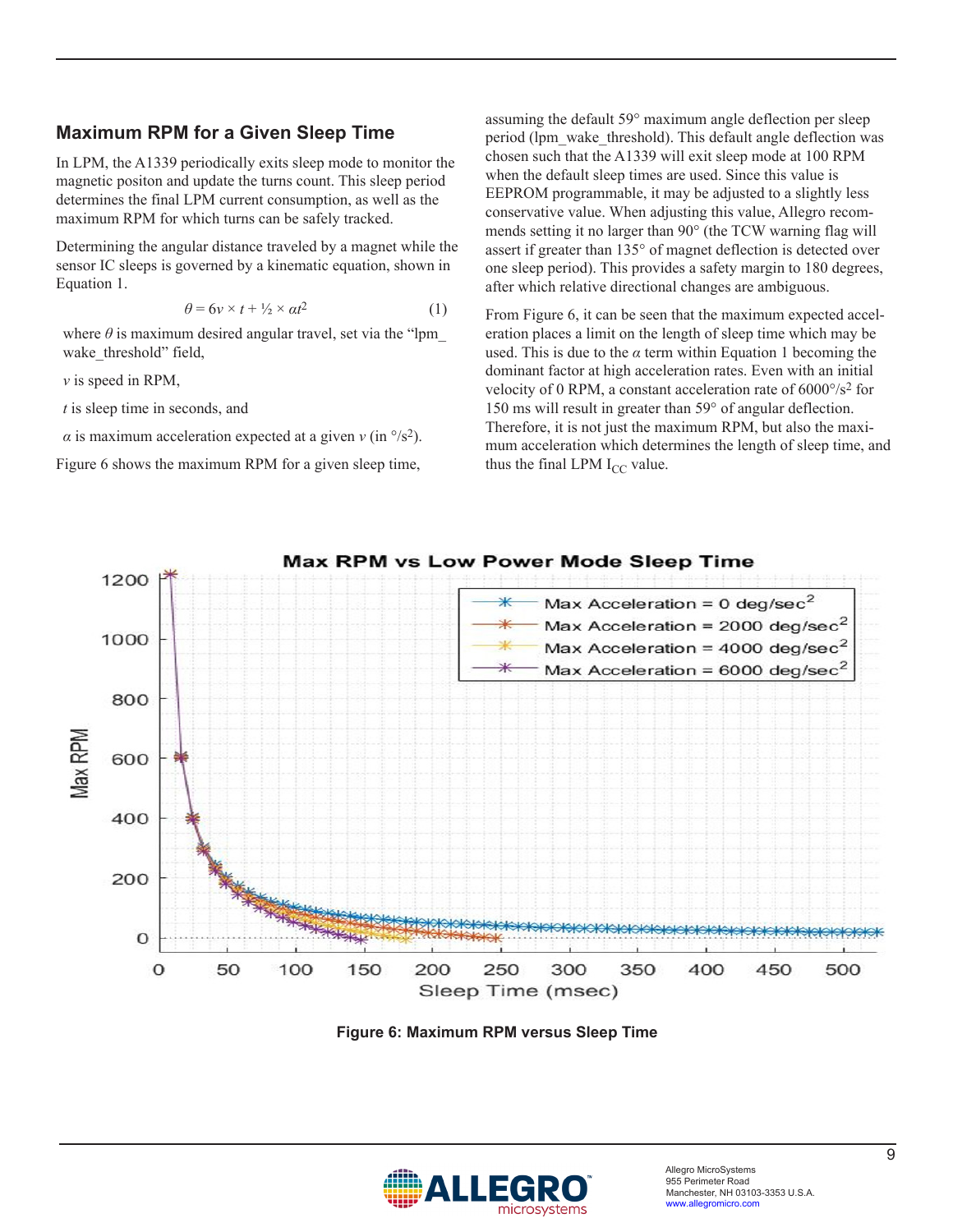When designing a system, it is often more useful to think in terms of RPM and current instead of RPM versus Sleep time. When plotted in this manner, the maximum RPM has a relatively linear

relationship with LPM current consumption. This is shown in [Figure 7](#page-9-0) and numerically in [Table 6.](#page-9-1)



<span id="page-9-1"></span><span id="page-9-0"></span>

| <b>Max RPM</b> | Average I <sub>CC</sub> (µA) |
|----------------|------------------------------|
| 1200           | 220                          |
| 600            | 140                          |
| 400            | 110                          |
| 220            | 90                           |
| 100            | 75                           |

Table 6: Max RPM and Approximate Average I<sub>CC</sub> Values. 6000 °/s<sup>2</sup> acceleration

### **Conclusion**

In addition to offering all of the standard benefits of non-contact magnetic angle sensing, the A1339 also offers the ability to operate in stringent battery-powered (including automotive) systems that require low power consumption. Lastly, with its ability to

track Turns Counts in both normal and low-power mode, the A1339 is ideally suited to simplify complex mechanical designs for tracking magnetic target position under key-off conditions without compromising the overall robustness and reliability of the system.